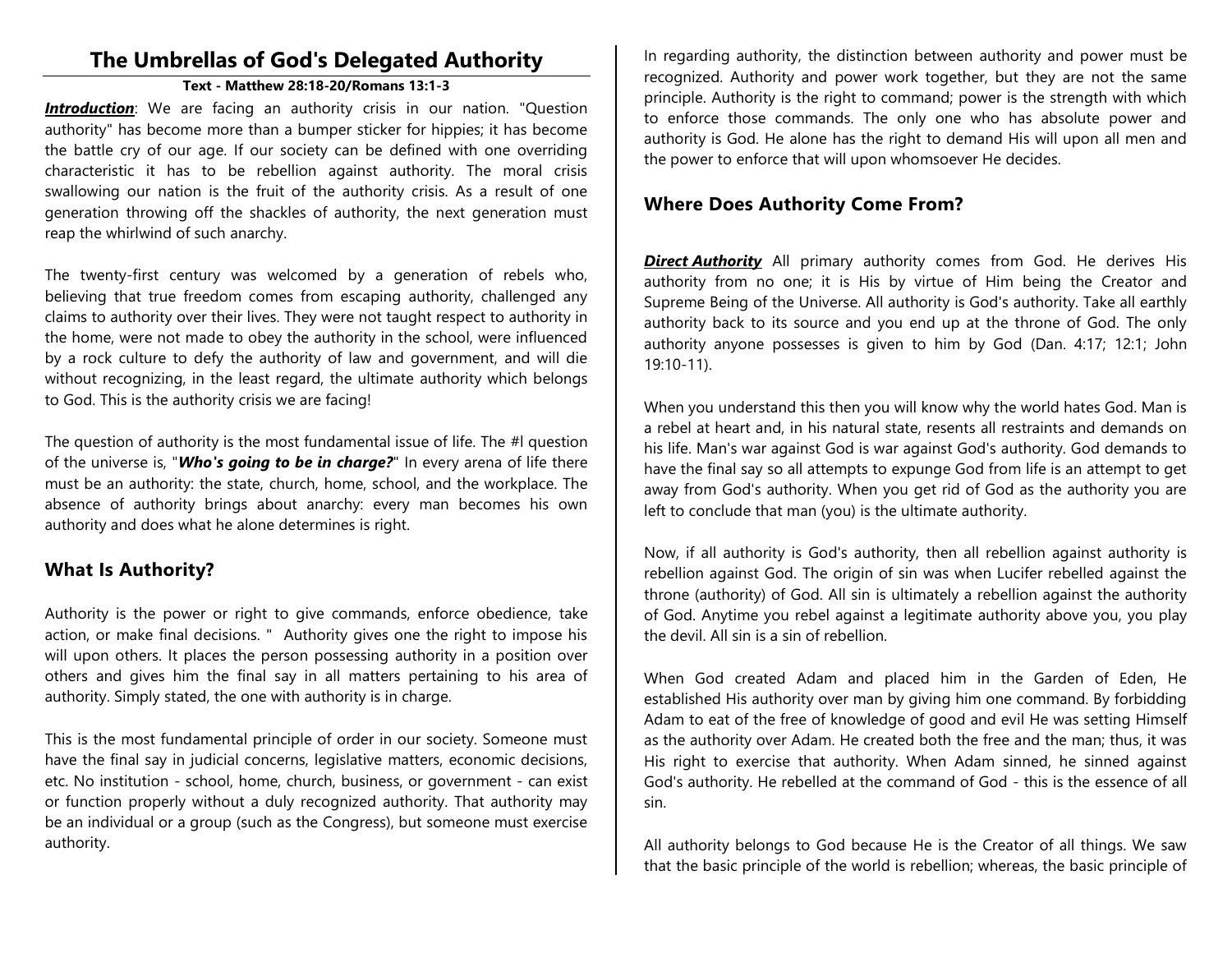God's children is obedience. We are here to obey God and uphold His authority.

In this lesson we are going to learn a very important truth: We must obey God's delegated authorities in order to be fully obedient to God.

What is *Delegated Authority*? A delegated authority is someone who represents God's authority. All authority belongs to God, but God has two ways in which He exercises His authority:

**Delegated Authority**. This means that God designates certain people to represent Him and to exercise His authority.

God not only directs us personally, but He also directs us through His delegated authorities. Some examples of people who are delegated authorities are: parents, school teachers, police officers, governmental officials.

Since a delegated authority is a person who represents God's authority, he must be obeyed. To be disrespectful or disobedient to God's delegated authority is like being disrespectful or disobedient to God Himself.

## **The Four Basic Structures of Authority**

In this world, God has established four basic structures of authority:





#### THE FAMILY

God's arrangement for the family is that the father be the head of the house under God. The wife is to be subject to her husband, and the children subject to their parents. The Bible says,

"Wives, submit yourselves unto your own husbands, as unto the Lord." Ephesians 5:22

"Children, obey your parents in all things…" Colossians 3:20

In the family, God has placed His authority in the parents. Since the parents represent God's authority in the home, it is right that they should be obeyed. The Bible says,

"Children, obey your parents in the Lord: for this is right." Ephesians 6:1 Many times young people would like to change God's Word to suit themselves. *For example*:

"Obey your parents...

If they are right…

If you think they are right…

If it does not interfere with what you want to do…

If they ask you nicely in a way that satisfies you…"

But the person who wants to please God will not consider these variations. Instead, he will choose to obey his parents because it is right to do so.

The father is the God-appointed head of the family, but he is not to be a dictator. He is to love his wife and children and be an example to them. He is also responsible before God to bring up his children in the ways of the Lord. The Bible says,

"Husbands, love your wives, even as Christ also loved the church, and gave Himself for it." Ephesians 5:25

"Fathers, do not provoke your children to wrath, but bring them up in the training and admonition of the Lord." Ephesians 6:4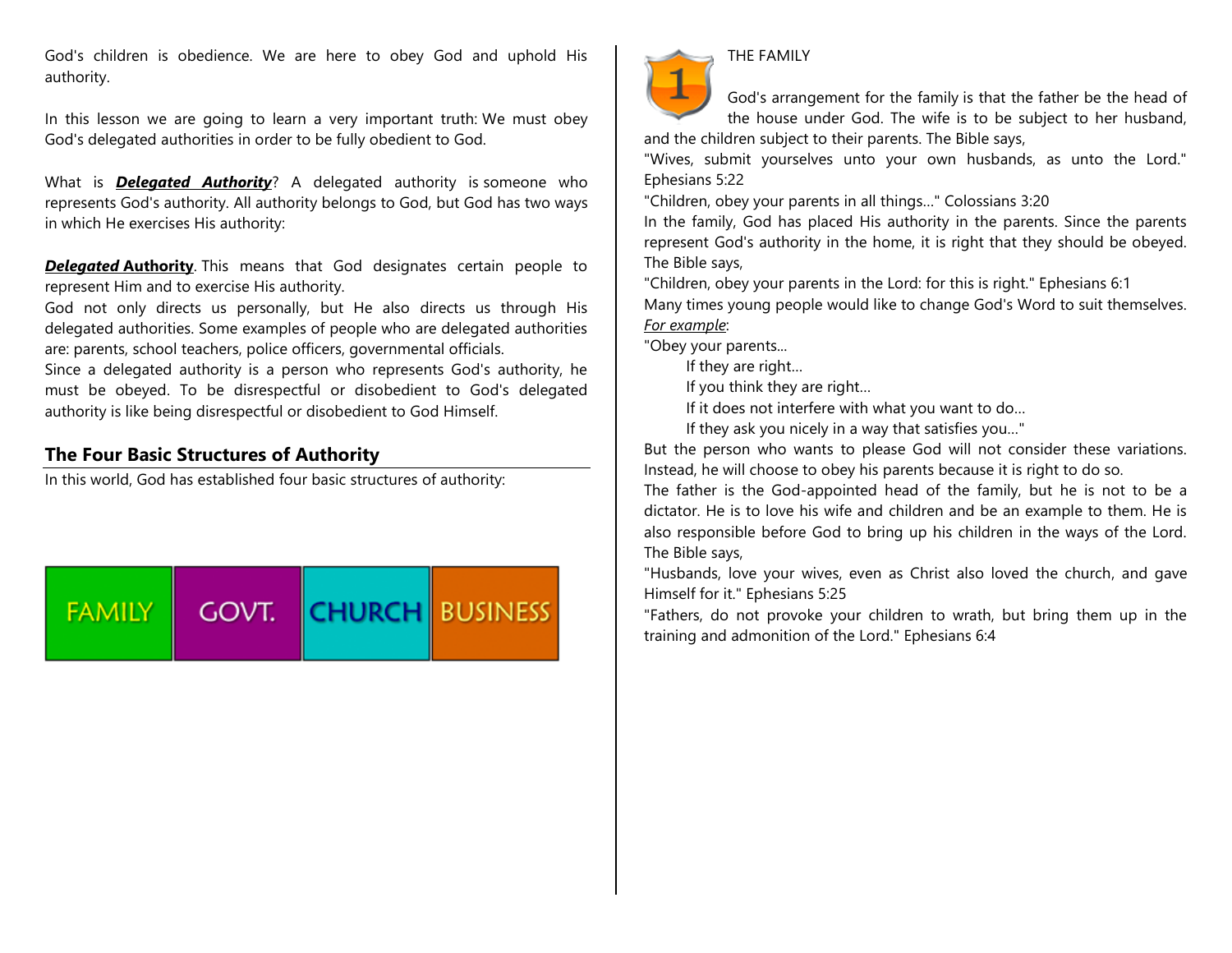

## GOVERNMENT

Due to the sinful and rebellious nature of men, God established laws and set up human government. God gave men the authority

to enforce His laws. He did this for our protection and for our good. Civil authorities are God's provision for the restraint of evil in order that we might live "a quiet and peaceable life in all godliness and honesty." (1 Timothy 2:2)

School teachers, police officers, local officials, judges, state and federal officials are all God's delegated authorities. Since they represent God's authority, we must obey them. The Bible says,

"Let every soul be subject to the governing authorities. For there is no authority except from God, and the authorities that exist are appointed by God." Romans 13:1

Christians are to be law-abiding citizens. The student in school honors God when he obeys the rules of the school and shows respect to his teachers. He dishonors God when he does not do this. As followers of Jesus Christ, we are to live our lives by the principle of obedience.

### The Bible says,

"Submit yourselves to every ordinance of man FOR THE LORD'S SAKE…" 1 Peter 2:13

Our Lord was never a party to any rebellion. He taught people to obey governmental authorities. When the Pharisees asked Jesus whether they should pay taxes to Caesar, the Lord replied,

"Render therefore to Caesar the things that are Caesar's, and to God the things that are God's." Matthew 22:21



God's plan is that Christ be the Head of every church. Under Christ are God-appointed leaders such as elders, pastors, deacons, and teachers. We are to be subject to God's delegated authorities in the church.

The Bible says, "Obey those who rule over you, and be submissive, for they watch out for your souls, as those who must give account. Let them do so with joy, and not with grief…" Hebrews 13:17

Those who are in authority in the church are not to lord it over God's people but rather to serve them and to be examples to them. Concerning elders, the Bible says,

"Shepherd the flock of God which is among you, serving as overseers, not by compulsion but willingly, not for dishonest gain but eagerly; nor as being lords over those entrusted to you, but being examples to the flock…" 1 Peter 5:2-3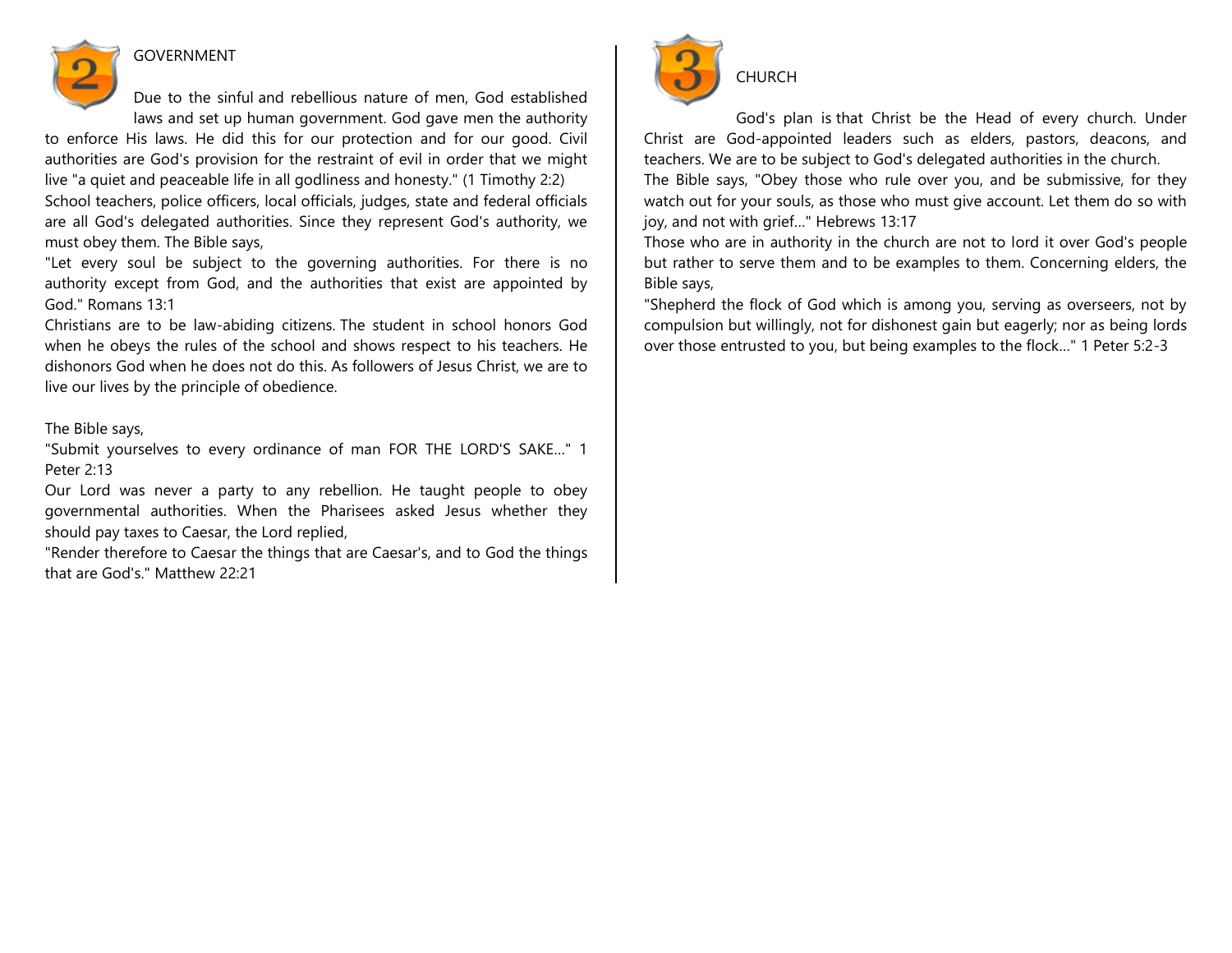

## BUSINESS

Our employer or "boss" represents God's delegated authority at work. We honor God in our work when we do our best for Jesus' sake. God is not pleased when we do our work in a careless and half-hearted way. He wants us to put our heart into our work. The Bible says,

"Servants, obey in all things your masters according to the flesh; not with eyeservice, as men-pleasers; but in sincerity of heart, fearing God." Colossians 3:22

The word "servant" here simply means an employee—one who is employed by another. The Bible tells us that employees are to be subject to their bosses, not only to those who are kind and gentle, but also to those who are hard to get along with. The Bible says,

"Servants, be subject to your masters with all fear; not only to the good and gentle, but also to the harsh." 1 Peter 2:18

Concerning our jobs, God wants every believer to work as though he were working for the Lord Jesus. A young man was having trouble holding his job. His attitude was not good and the quality of his work was such that his boss was displeased with him.

One day his youth leader asked him this question, "Suppose Jesus Christ Himself was the manager of that store? Would that make a difference in the quality of your work?"

He replied, "It sure would! I'd do my best all the time."

The youth leader explained, "Do you know that God expects you to consider that you are actually working for the Lord Jesus on your job?" (story source: Bill Gothard)

Then they looked at this verse:

"And whatever you do, do it heartily, AS TO THE LORD and not to men, knowing that from the Lord you will receive the reward of the inheritance; FOR YOU SERVE THE LORD CHRIST." Colossians 3:23-24

The Bible says that bosses have a responsibility too. They are to be considerate of those who work for them, recognizing that they have a Master in heaven. The Bible says,

"And you, masters, do the same things to them [be kind and considerate], giving up threatening, knowing that your own Master also is in heaven, and there is no partiality with Him." Ephesians 6:9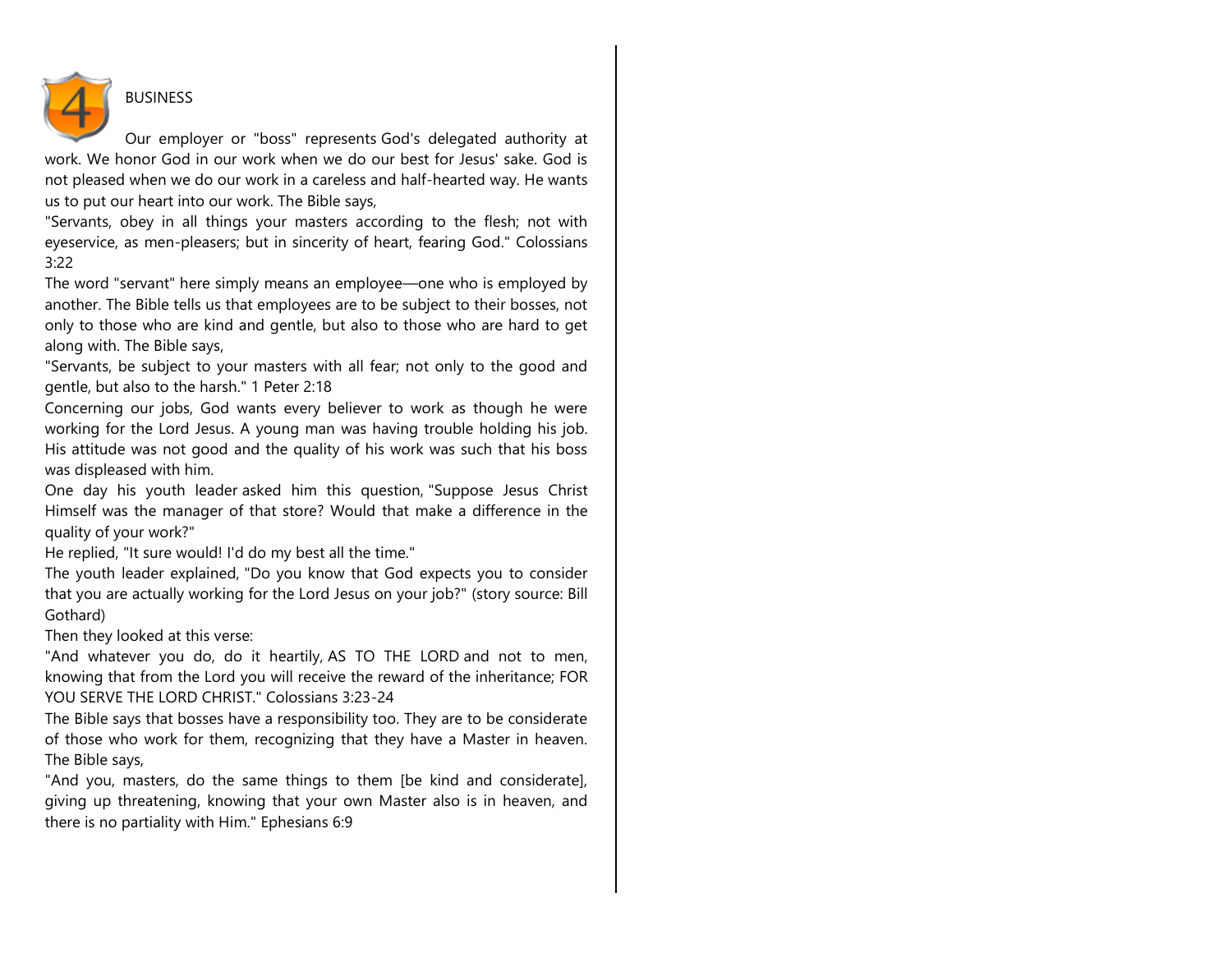### **Questions Concerning Authority**

You may have questions regarding authority. We will try to answer some of them.

"Suppose that I think my parents are wrong about something. Do I still have to obey them?"

The relationship between children and their parents is so important in God's sight that He made it the subject of one of the Ten Commandments. The Bible says,



"Honor your father and your mother, that your days may be

long upon the land which the LORD your God gives you." Exodus 20:12

The word "honor" means to respect and to obey. Even though you may disagree with your parents, do not be disobedient or rebellious. The person who does not honor his parents is not only breaking God's commandment, but he is also stepping out from under God's authority. The result of this is that his life may be cut short.

We can think of God's authority as an "umbrella" to protect us from Satan's attacks. Satan hates the people of God and wants to destroy them. But, so long as we are under God's "umbrella," Satan cannot touch us without God's consent.

"Suppose the one in authority makes a wrong decision. Will I be held responsible?"

The one who makes the decision is the one who is responsible for the results. If you are merely obeying the authority over you, God will not hold you responsible. Instead, He will hold the one in authority responsible for the mistake.

"Suppose the one in authority has a bad personality and I don't like him. Do I still have to obey him?"

Yes, you must be subject to him if he is in a position of authority over you. We must distinguish between a person's position and his personality.



For example, a police officer is in a position of authority. He represents God's authority in upholding the law. He may not have a pleasing personality, but that does not excuse you from obeying his authority. If you received a ticket for speeding, you could not disregard it and say, "I got a ticket yesterday for speeding, but I tore it up because I didn't like that officer."

"What if someone in authority commands me to do something which is contrary to what God has commanded?"

This is a situation in which you are not to obey the one in authority. There is an illustration of this in the New Testament. Jesus had commanded His followers to preach the gospel to everyone. Later, the religious leaders commanded Peter and the other disciples not to preach or teach anymore in Jesus' name.



Peter could not comply with this command because it was contrary to the Lord's command. Peter said,